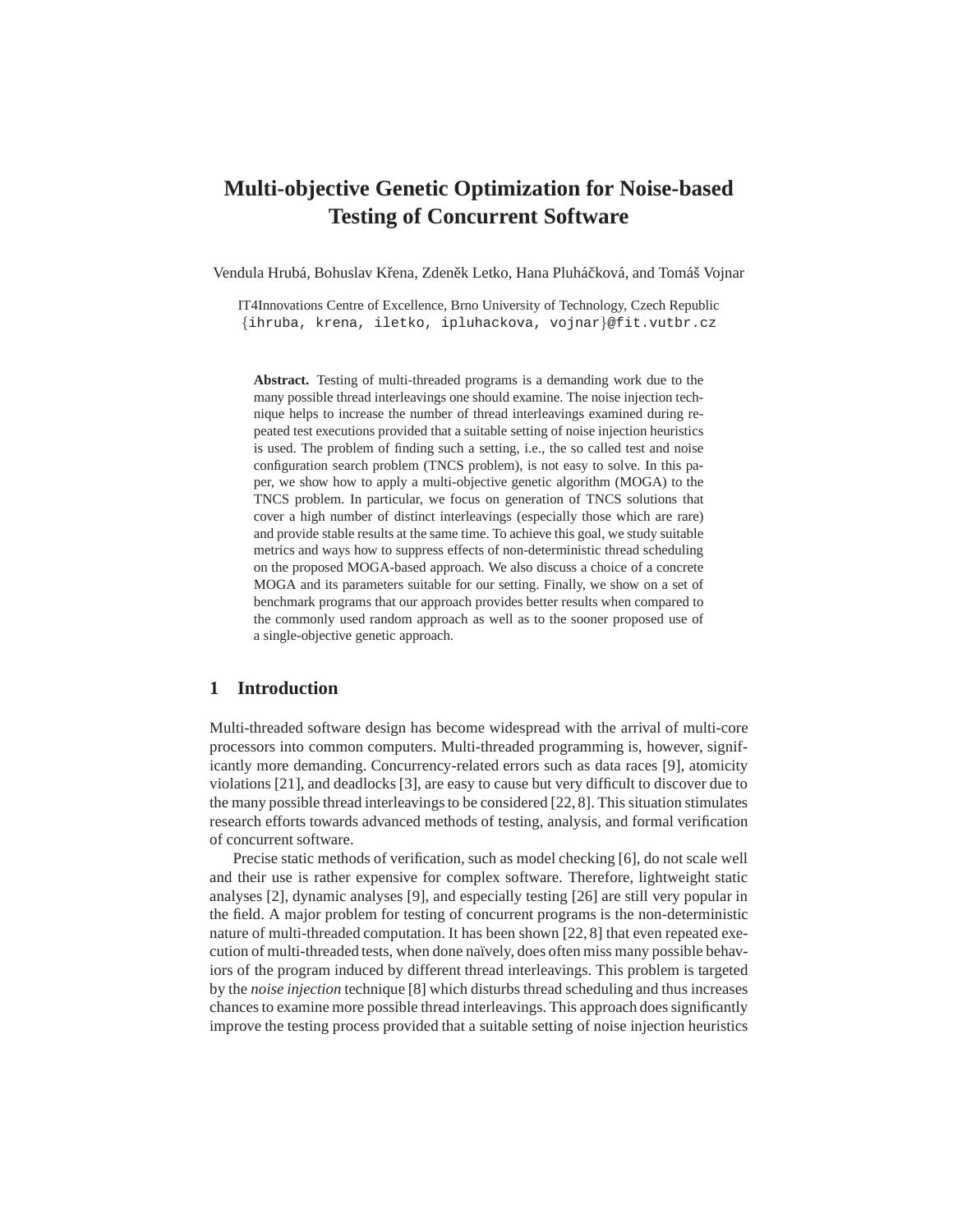is used. The problem of finding such a setting (together with choosing the right tests and their parameters), i.e., the so-called *test and noise configuration search problem* (TNCS problem), is, however, not easy to solve [13].

In this paper, we propose an application of a *multi-objective genetic algorithm* (MOGA) to solve the TNCS problem such that the solutions provide high *efficiency* and *stability* during repeated executions. By *efficiency*, we mean an ability to examine as much existing and important program behavior with as low time and resource requirements as possible. On the other hand, *stability* stands for an ability of a test setting to provide such efficient results in as many repeated test executions as possible despite the scheduling non-determinism. Such requirements on the tests and testing environment (and hence noise generation) can be useful, for instance, in the context of *regression testing* [26], which checks whether a previously working functionality works in a new version of the system under test too and which is executed regularly, e.g., every night.

Our proposal of a MOGA-based approach for testing of concurrent programs aims both at high efficiency as well as stability, i.e., we search for such tests, test parameters, noise heuristics, and their parameters that examine a lot of concurrency behavior in minimal time and that provide such good results constantly when re-executed. With that aim, we propose a multi-objective fitness function that embeds objectives of different kinds (testing time, coverage related to finding common concurrency errors like data races and deadlocks, as well as coverage of general concurrency behavior). Moreover, the objectives also embed means for minimizing the influence of scheduling non-determinism and means emphasizing a desire to search for less common behaviors (which are more likely to contain not yet discovered errors). Further, we discuss a choice of one particular MOGA from among of several known ones—in particular, the *Non-Dominated Sorting Genetic Algorithm II* (NSGA-II) and two versions of the *Strength Pareto Evolutionary Algorithm* (SPEA and SPEA2)—as well as a choice of a configuration of its parameters suitable for our setting. Finally, we show on a number of experiments that our solution provides better results than the commonly used random setting of noise injection as well as the approach of solving the TNCS problem via a single-objective genetic algorithm (SOGA) presented in [13].

## **2 Related Work**

This section provides a brief overview of existing approaches for testing and dynamic analysis of multi-threaded programs as well as of applications of meta-heuristics to the problems of testing and analysis of multi-threaded programs.

*Testing Multi-Threaded Programs.* Simple *stress testing* based on executing a large number of threads and/or executing the same test in the same testing environment many times has been shown ineffective [23, 22, 8]. To effectively test concurrent programs, some way of influencing the scheduling is needed. The *noise injection* technique [8] influences thread interleavings by inserting delays, called *noise*, into the execution of selected threads. Many different noise heuristics can be used for this purpose [20]. The efficiency of the approach depends on the nature of the system under test (SUT) and the testing environment, which includes the way noise is generated [20]. A proper choice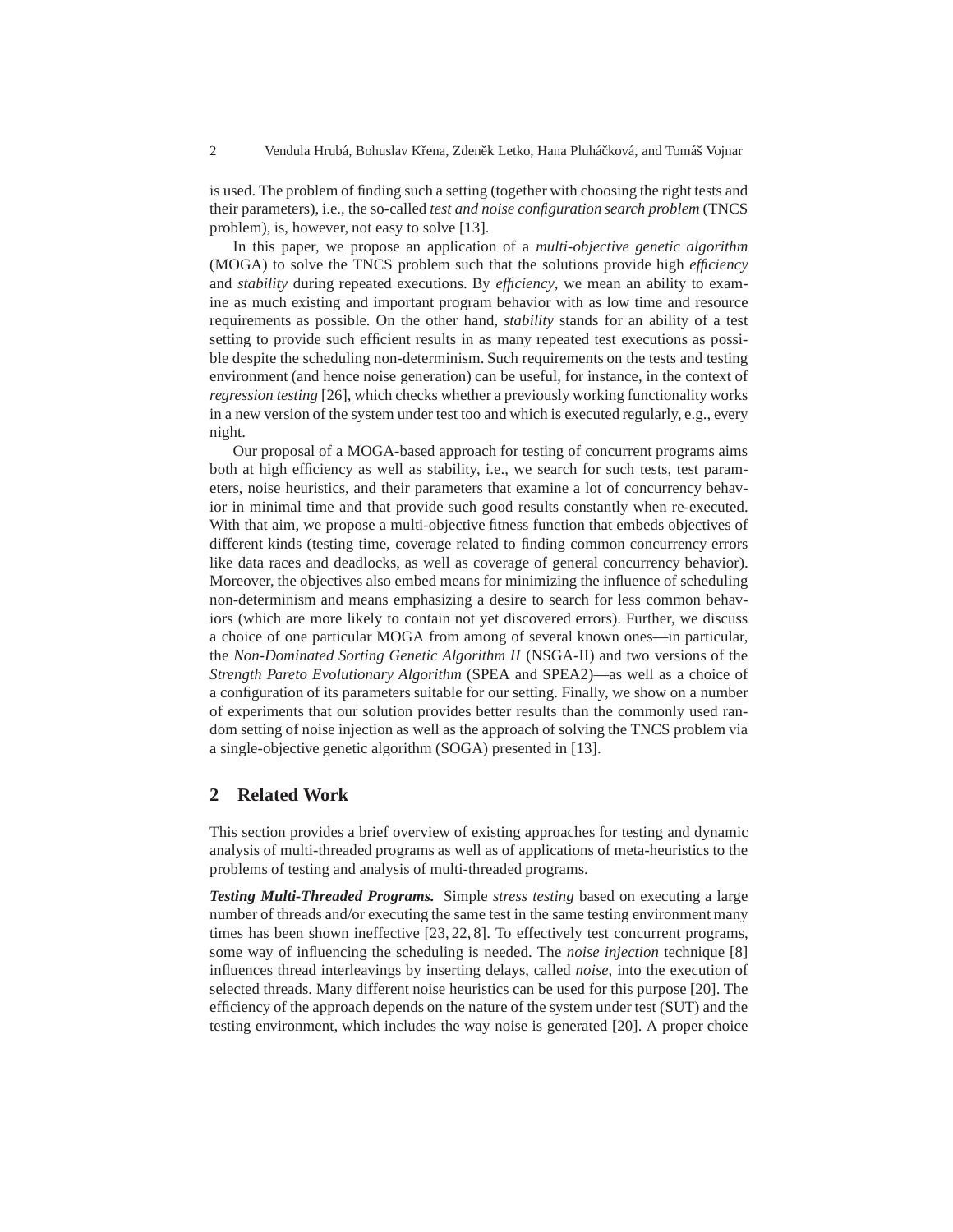of *noise seeding heuristics* (e.g., calling sleep or yield statements, halting selected threads, etc.), *noise placement heuristics* (purely random, at selected statements, etc.), as well as of the values of the many parameters of these heuristics (such as strength, frequency, etc.) can rapidly increase the probability of detecting an error, but on the other hand, improper noise injection can hide it [17]. A proper selection of the noise heuristics and their parameters is not easy, and it is often done by random. In this paper, we strive to improve this practice by applying multi-objective genetic optimization.

An alternative to noise-based testing is *deterministic testing* [12, 22, 30] which can be seen as execution-based model checking. This approach is based on deterministic control over the scheduling of threads, and it can guarantee a higher coverage of different interleavings than noise-based testing. On the other hand, its overhead may be significantly higher due to a need of computing, storing, and enforcing the considered thread interleavings. Since the number of possible interleavings is usually huge, the approach is often applied on abstract and/or considerably bounded models of the SUT. It is therefore suitable mainly for unit testing.

Both of the above mentioned approaches can be improved by combining them with *dynamic analysis* [9, 21, 3] which collects various pieces of information along the executed path and tries to detect errors based on their characteristic symptoms even if the errors do themselves not occur in the execution. Many problem-specific dynamic analyses have been proposed for detecting special classes of errors, such as data races [9], atomicity violations [21], or deadlocks [3].

*Meta-heuristics in Testing of Concurrent Programs.* A majority of existing works in the area of search-based testing of concurrent programs focuses on applying various meta-heuristic techniques to control state space exploration within the *guided (static) model checking* approach [11, 27, 1]. The basic idea of this approach is to explore areas of the state space that are more likely to contain concurrency errors first. The fitness functions used in these approaches are based on detection of error states [27], distance to error manifestation [11], or formula-based heuristics [1] which estimate the number of transitions required to get an objective node from the current one. Most of the approaches also search for a minimal counterexample path.

Applications of meta-heuristics in deterministic testing of multi-threaded programs are studied in [5, 28]. In [5], a cross entropy heuristic is used to navigate deterministic testing. In [28], an application of a genetic algorithm to the problem of unit test generation is presented. The technique produces a set of unit tests for a chosen Java class. Each unit test consists of a prefix initialising the class (usually, a constructor call), a set of method sequences (one sequence per thread), and a schedule that is enforced by a deterministic scheduler.

In [13], which is the closest to our work, a SOGA-based approach to the TNCS problem is proposed and experimentally shown to provide significantly better results than random noise injection. On the other hand, the work also shows that combining the different relevant objectives into a scalar fitness function by assigning them some fixed weights is problematic. For instance, some tests were sometimes highly rated due to their very quick execution despite they provided a very poor coverage of the SUT behavior. Further, it was discovered that in some cases, the genetic approach suffered from degradation, i.e., a quick loss of diversity in population. Such a loss of diversity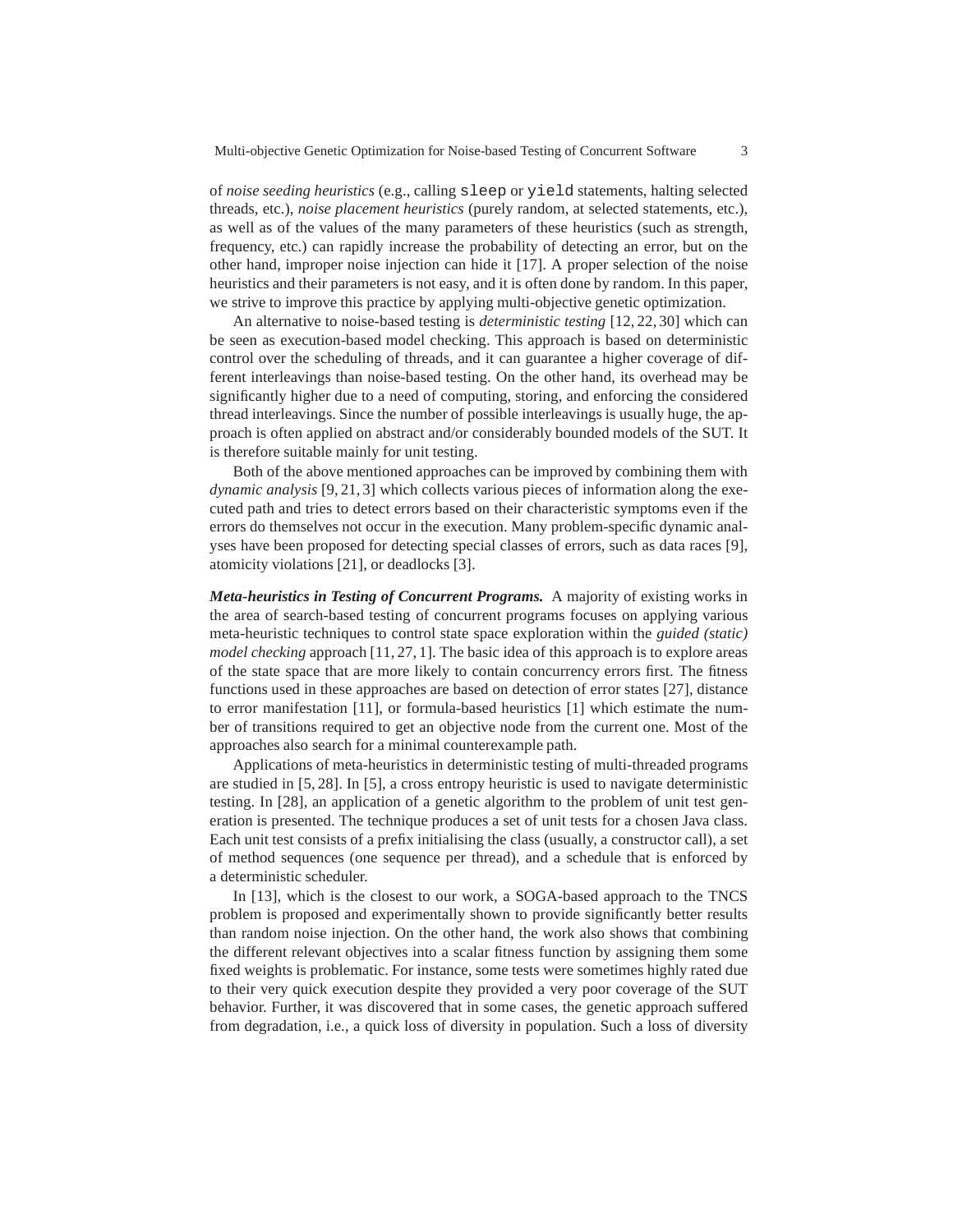can unfortunately have a negative impact on the ability of the approach to test different program behaviors. Finally, it turned out that candidate solutions which were highly rated during one evaluation did not provide such good results when reevaluated again. In this paper, we try to solve all of the above problems by using a MOGA-based approach enhanced by techniques intended to increase the stability of the approach as well as to stress rare behaviors.

# **3 Background**

In this section, we briefly introduce multi-objective genetic algorithms, the TNCS problem, and the considered noise injection heuristics. Moreover, we provide an overview of our infrastructure and test cases used for an evaluation of our approach.

*Multi-objective Genetic Algorithms (MOGA).* The genetic algorithm is a biologyinspired population-based optimization algorithm [31, 7]. The algorithm works in iterations. In each iteration, a set of candidate solutions (i.e., individuals forming a population) is evaluated through a fitness function based on some chosen objective(s). The obtained fitness is then used by a selection operator to choose promising candidates for further breeding. The breeding process employs crossover and mutation operators to modify the selected individuals to meet the exploration and/or exploitation goals of the search process.

In single-objective optimization, the set of candidate solutions needs to be totally ordered according to the values of the fitness function. The traditional approach to solve a multi-objective problem by single-objective optimization is to bundle all objectives into a single scalar fitness function using a *weighted sum of objectives*. The efficiency of this approach heavily depends on the selected weights which are sometimes not easy to determine.

On the other hand, multi-objective optimization treats objectives separately and compares candidate solutions using the *Pareto dominance* relation. A MOGA searches for non-dominated individuals called *Pareto-optimal* solutions. There usually exists a set of such individuals which form the *Pareto-optimal front*. Solutions on the Paretooptimal front are either best in one or more objectives or represent the best available trade-off among considered objectives. There exist several algorithms for multiobjective optimization that use different evaluation of individuals, but all of them exploit the non-dominated sorting. In this paper, we consider the *Non-Dominated Sorting Genetic Algorithm II* (NSGA-II) [7] and two versions of the *Strength Pareto Evolutionary Algorithm* (SPEA and SPEA2) [31].

*The Test and Noise Configuration Search Problem.* The *test and noise configuration search problem* (the TNCS problem) is formulated in [13] as the problem of selecting test cases and their parameters together with types and parameters of noise placement and noise seeding heuristics that are suitable for certain test objectives. Formally, let  $Type<sub>P</sub>$  be a set of available types of noise placement heuristics each of which we assume to be parametrized by a vector of parameters. Let  $Param_P$  be a set of all possible vectors of parameters. Further, let  $P \subseteq Type_P \times Param_P$  be a set of all allowed combinations of types of noise placement heuristics and their parameters. Analogically,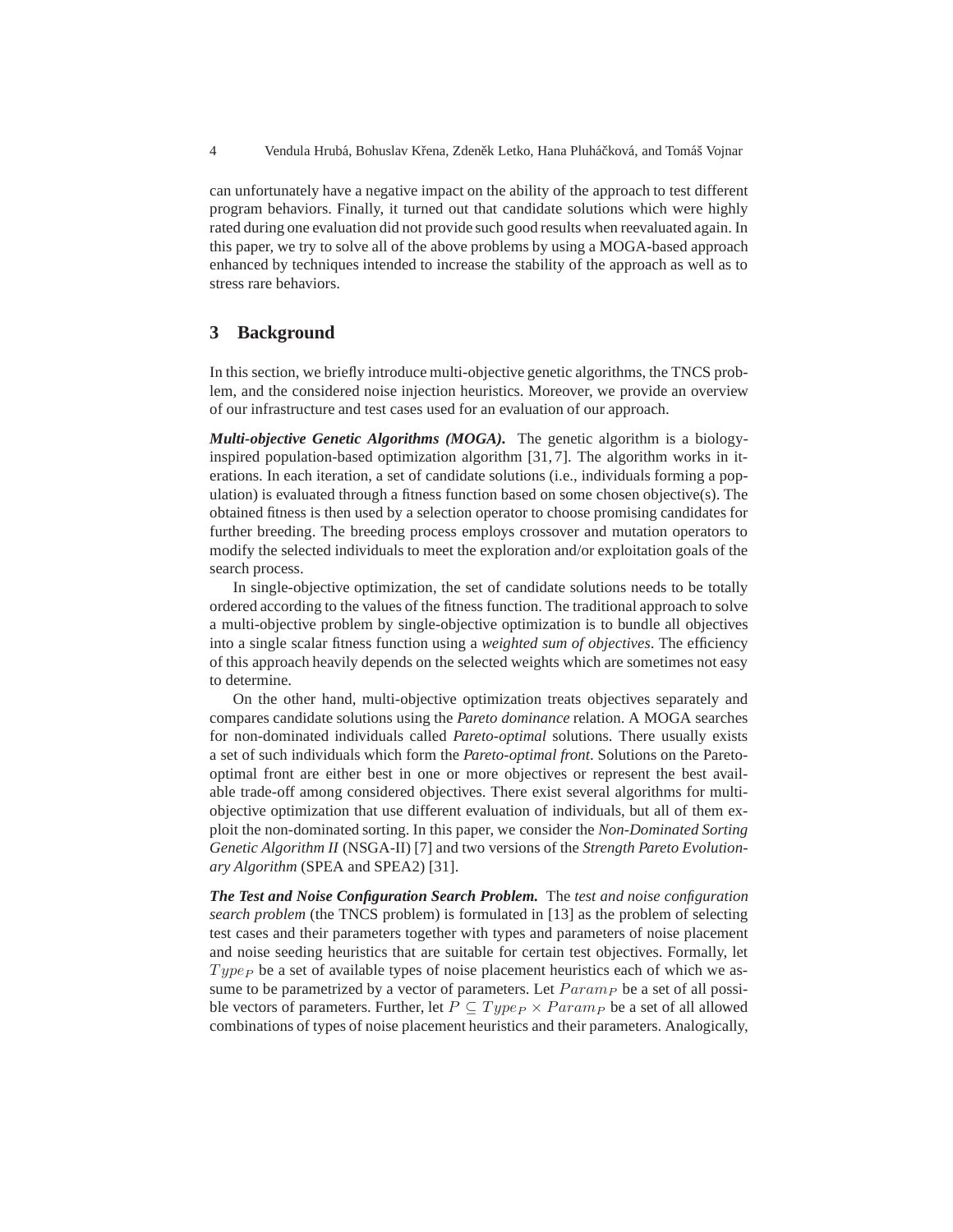we can introduce sets  $Types, Param_S,$  and S for noise seeding heuristics. Next, let  $C \subseteq 2^{P \times S}$  contain all the sets of noise placement and noise seeding heuristics that have the property that they can be used together within a single test run. We denote elements of C as *noise configurations*. Further, like for the noise placement and noise seeding heuristics, let  $Type_T$  be a set of test cases,  $Param_T$  a set of vectors of their parameters, and  $T \subseteq Type_T \times Param_T$  a set of all allowed combinations of test cases and their parameters. We let  $TC = T \times C$  be the set of *test configurations*. The TNCS problem can now be seen as searching for a test configuration from  $TC$  according to given objectives.

*Considered Noise Injection Heuristics.* We consider 6 basic and 2 advanced noise seeding techniques that are all commonly used in noise-based testing [20]. The basic techniques cannot be combined, but any basic technique can be combined with one or both advanced techniques. The basic heuristics are: *yield*, *sleep*, *wait*, *busyWait*, *synchYield*, and *mixed*. The *yield* and *sleep* techniques inject calls of the yield() and sleep() functions. The *wait* technique injects a call of wait(). The concerned threads must first obtain a special shared monitor, then call  $wait()$ , and finally release the monitor. The *synchYield* technique combines the yield technique with obtaining the monitor as in the *wait* approach. The *busyWait* technique inserts code that just loops for some time. The *mixed* technique randomly chooses one of the five other techniques at each noise injection location. Next, the first of the considered advanced techniques, the *haltOneThread* technique, occasionally stops one thread until any other thread cannot run. Finally, the *timeoutTamper* heuristics randomly reduces the time-outs used in the program under test in calls of sleep() (to ensure that they are not used for synchronisation). These heuristics can be used with different *strength* in the range of 0–100. The meaning of the strength differs for different heuristics—it means, e.g., how many times the yield operation should be called when injected at a certain location, for how long a thread should wait, etc.

Further, we consider 3 noise placement heuristics: the *random* heuristics which picks program locations randomly, the *sharedVar* heuristics which focuses on accesses to shared variables, and the *coverage-based* heuristics [20] which focuses on accesses near a previously detected context switch. The *sharedVar* heuristics has two parameters with 5 valid combinations of its values. The *coverage-based* heuristics is controlled by 2 parameters with 3 valid combinations of values. All these noise placement heuristics inject noise at selected places with a given probability. The probability is set globally for all enabled noise placement heuristics by a *noiseFreq* setting from the range 0 (never) to 1000 (always).

The total number of noise configurations that one can obtain from the above can be computed by multiplying the number of the basic heuristics, which is 6, by 2 reflecting whether *haltOneThread* is/is not used, 2 reflecting whether *timeoutTamper* is used, 100 possible values of noise strength, 5 values of the *sharedVar* heuristics, 3 values of of the coverage-based heuristics, and 1000 values of *noiseFreq*. This gives about 36 million combinations of noise settings. Of course, the state space of the test and noise settings then further grows with the possible values of parameters of test cases and the testing environment.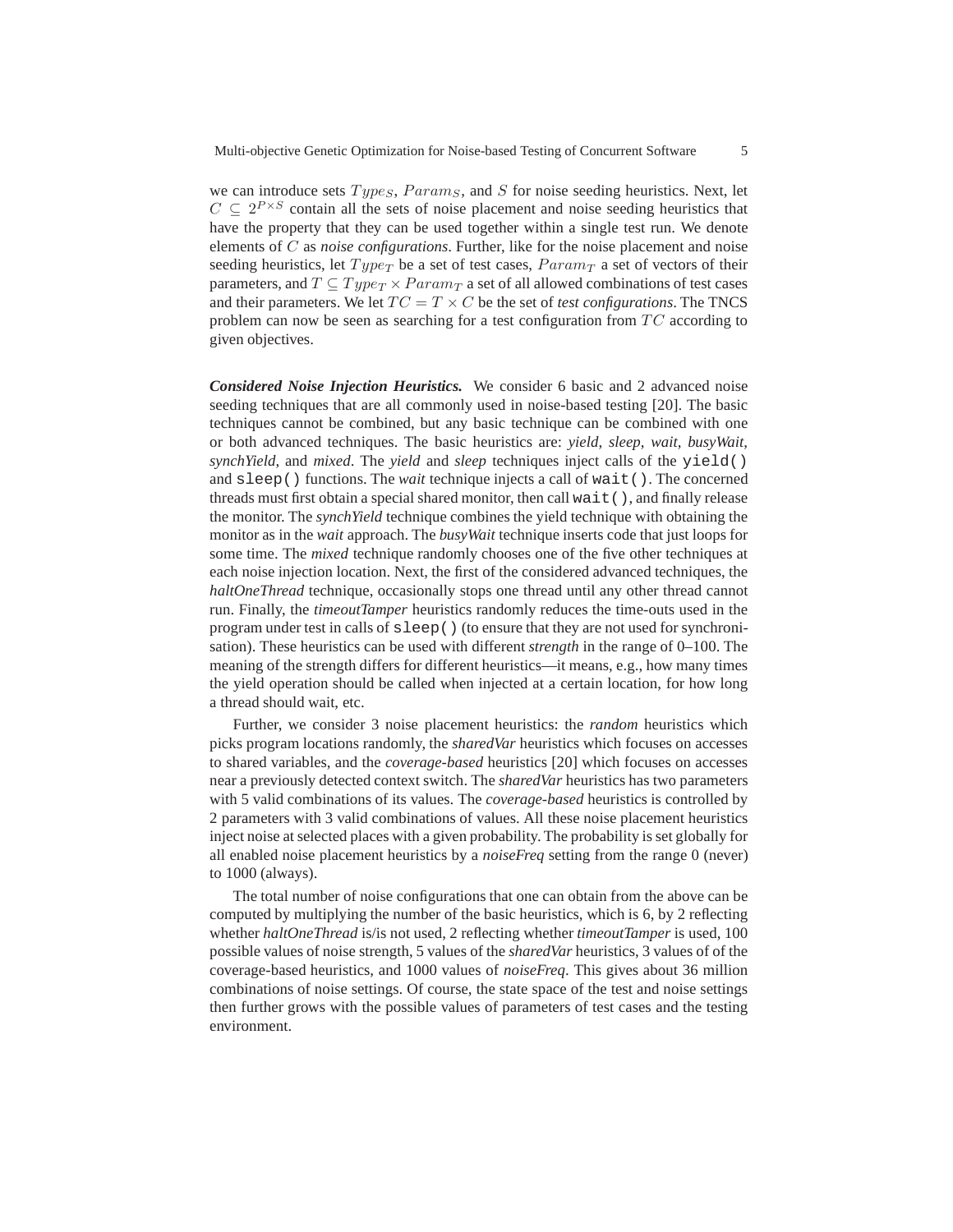*Test Cases and Test Environment.* The experimental results presented in the rest of the paper were obtained using the SearchBestie [19] platform based on the IBM Concurrency Testing Tool (ConTest) [8] and its plug-ins [16, 18] to inject noise into execution of the considered programs and to collect the obtained coverage. The used metaheuristic algorithms were implemented within the ECJ library [29] which cooperates with the SearchBestie platform as well.

Among our test cases, we include five multi-threaded Java programs used in the previous work on the subject [13]: in particular, the Airlines, Animator, Crawler, Elevator, and Rover case studies (Airlines having 0.3 kLOC, Rover having 5.4 kLOC, and the other programs having around 1.2–1.5 kLOC of code each). Each of these programs contains a concurrency-related error. Moreover, three further multi-threaded benchmark programs, namely, Moldyn, MonteCarlo, and Raytracer, from the Java Grande Benchmark Suite [25], which contain a large number of memory accesses, have been used (their sizes range from 0.8 to 1.5 kLOC). All considered programs have one parametrized test that is used to execute them. All our experiments were conducted on machines with Intel i7 processors with Linux OS, using Oracle JDK 1.6.

### **4 Objectives and Fitness Function**

One can collect various metrics characterizing the execution of concurrent programs. Our testing infrastructure is, in particular, able to report test failures, measure duration of test executions, and collect various code and concurrency coverage metrics [18] as well as numbers of warnings produced by various dynamic analyzers searching for data races [24, 9], atomicity violations [21], and deadlocks [3]. In total, we are able to collect up to 30 different metrics describing concurrent program executions. Collecting all of these data does, of course, introduce a considerable slowdown. Moreover, some of the metrics are more suitable for use as an objective in our context than others.

In this section, we discuss our selection of objectives suitable for solving the TNCS problem through a MOGA-based approach. In particular, we focus on the number of distinctive values produced by the metrics, correlation among the objectives, and their stability. By the stability, we mean an ability of the objective to provide similar values for the same individual despite the scheduling non-determinism. Finally, we introduce a technique that allows us to emphasize uncommon observations and optimize candidate solutions towards testing of such behaviors.

*Selection of suitable objectives.* It has been discussed in the literature [7] that multiobjective genetic algorithms usually provide the best performance when a relatively low number of objectives is used. Therefore, we try to stay with a few objectives only. Among them, we first include the *execution time of tests* since one of our goals is to optimize towards tests with small resource requirements.

As for the goal of covering as much as possible of (relevant) program behavior, we reflect it in maximizing several chosen concurrency-related metrics. When choosing them, we have first ruled out metrics which suffer from a *lack of distinct values* since meta-heuristics do no work well with such objectives (due to not distinguishing different solutions well enough).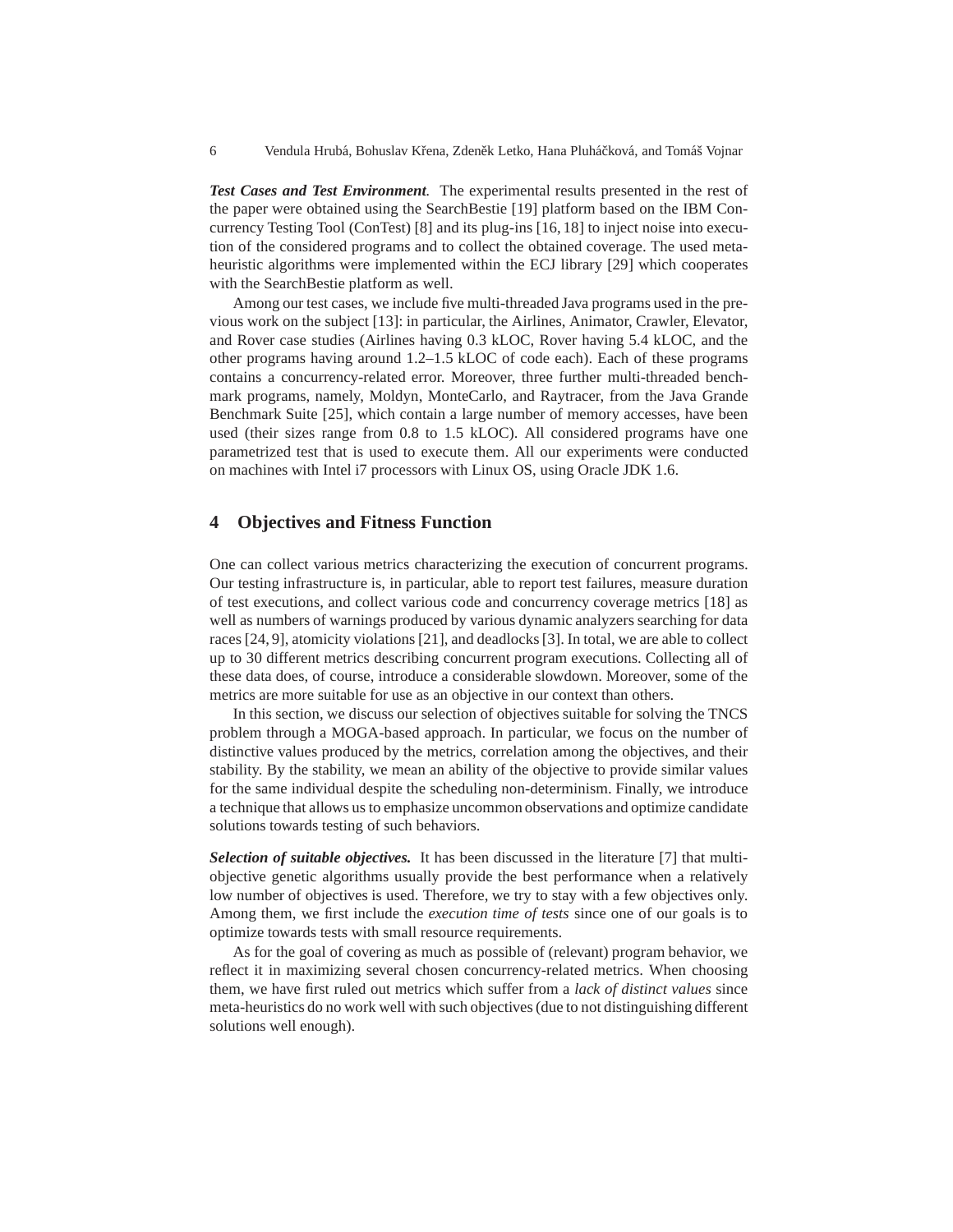|                               | Time              |          | Error WConcurPairs Avio* GoldiLockSC* GoodLock* |          |          |          |
|-------------------------------|-------------------|----------|-------------------------------------------------|----------|----------|----------|
| Time                          |                   | $-0.083$ | 0.625                                           | $-0.036$ | $-0.038$ | $-0.360$ |
| Error                         | $-0.083$          |          | $-0.137$                                        | $-0.213$ | $-0.221$ | $-0.216$ |
| $WConcurPairs$ 0.625 -0.137   |                   |          |                                                 | 0.116    | 0.038    | $-0.263$ |
| $Avio^*$                      | $-0.036 - 0.213$  |          | 0.116                                           |          | 0.021    | $-0.274$ |
| $GoldilockSC^*$ -0.038 -0.221 |                   |          | 0.038                                           | 0.021    |          | 0.77     |
| $GoodLock^*$                  | $-0.360$ $-0.216$ |          | $-0.263$                                        | $-0.274$ | 0.77     |          |

**Table 1.** Correlation of objectives across all considered test cases.

Subsequently, we have decided to include some metrics characterizing how well the behavior of the tested programs has been covered from the point of view of finding three *most common concurrency-related errors*, namely, data races, atomicity violations, and deadlocks. For that, we have decided to use the *GoldiLockSC*<sup>∗</sup> , *GoodLock*<sup>∗</sup> , and *Avio*<sup>∗</sup> metrics [18]. These metrics are based on measuring how many internal states of the GoldiLock data race detector [9] or the GoodLock deadlock detector [3], respectively, have been reached, and hence how well the behavior of the SUT was tested for the presence of these errors. The *Avio*<sup>∗</sup> metric measures witnessed access interleaving invariants [21] which represent different combinations of read/write operations used when two consecutive accesses to a shared variable are interleaved by an access to the same variable from a different thread. A good point for *GoldiLockSC*<sup>∗</sup> and *Avio*<sup>∗</sup> is that they usually produces a high number of distinct values [18]. With *GoodLock*<sup>∗</sup> , the situation is worse, but since it is the only metric specializing in deadlocks that we are aware of, we have decided to retain it.

Next, in order to account for other errors than data races, atomicity violations or deadlocks, we have decided to add one more metric, this time choosing a general purpose metric capable of producing a high number of distinct tasks. Based on the results presented in [18], we have chosen the *ConcurPair* metric [4] in which each coverage task is composed of a pair of program locations that are assumed to be encountered consecutively in a run and a boolean value that is  $true$  iff the two locations are visited by different threads. More precisely, we have decided to use the weighted version *WConcurPairs* of this metric [13] which values more coverage tasks comprising a context switch.

Since *correlation among objectives* can decrease efficiency of a MOGA [7], we have examined our selection of objectives from this point view. Table 1 shows the average correlation of the selected metrics for 10,000 executions of our 8 test cases with a random noise setting. One can see that the metrics do not correlate up to two exceptions. *WConcurPairs* and *Time* achieved on average the correlation coefficient of 0.625 and the *GoodLock*<sup>∗</sup> and *GoldiLockcSC*<sup>∗</sup> metrics the correlation coefficient of 0.77<sup>1</sup>. However, there were also cases where these metrics did not correlate (e.g., the correlation coeffiecient of *GoldiLockSC*<sup>∗</sup> and *Avio*<sup>∗</sup> was [TODO: 0.021]). We therefore decided to reflect the fact that some of our objectives can sometimes correlate in our choice of a concrete MOGA, i.e., we try to select a MOGA which works well even under such circumstances (cf. Section 5).

 $<sup>1</sup>$  In this case, only three of the case studies containing nested locking and hence leading to</sup> a non-zero coverage under *GoodLock*<sup>∗</sup> were considered in the correlation computation.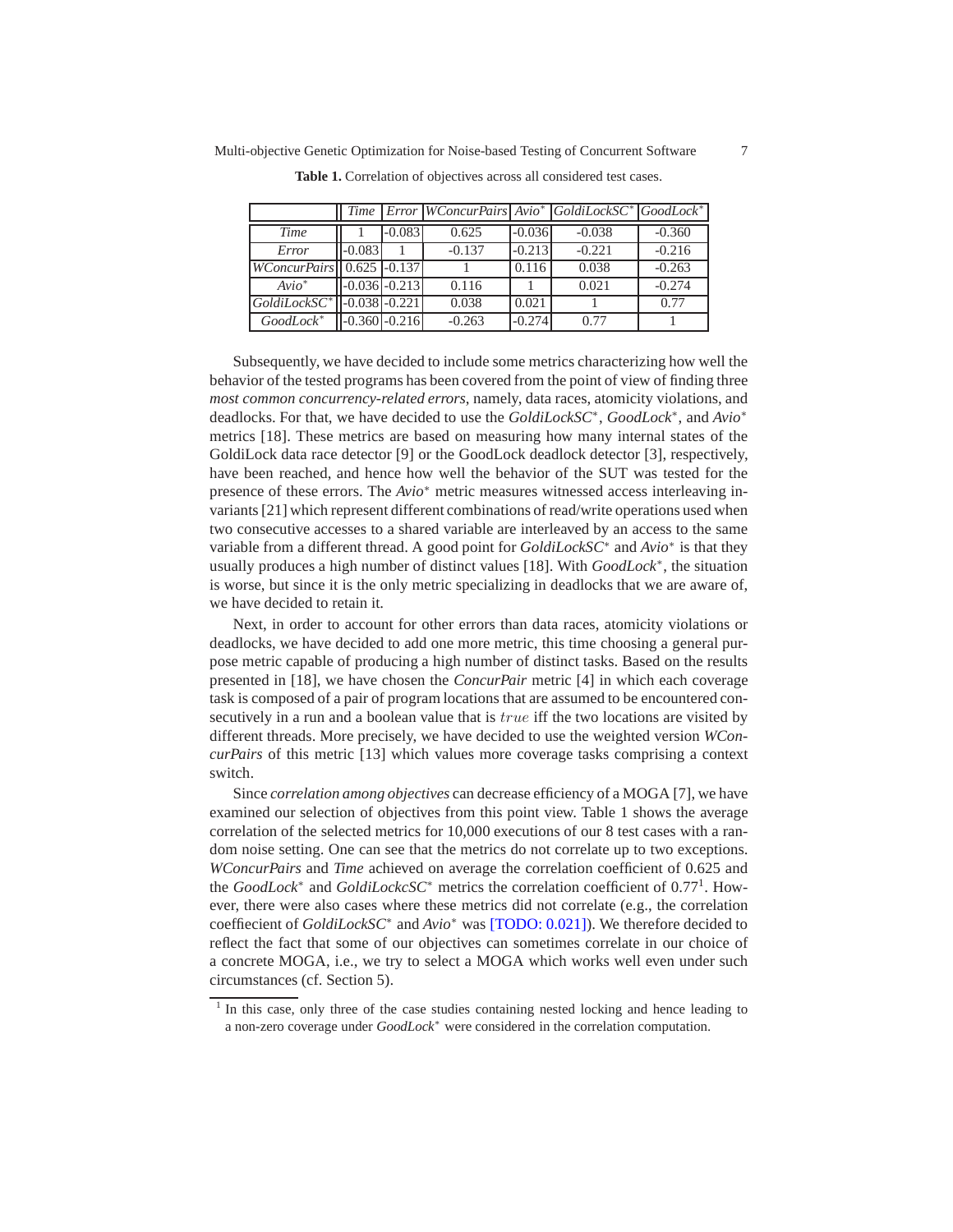*Dealing with Scheduling Nondeterminism.* Due to the scheduling nondeterminism, values of the above chosen objectives collected from single test runs are unstable. A classic way to improve the stability is to execute the tests repeatedly and use a representative value [15]. However, there are multiple ways how to compute it, and we now aim at selecting the most appropriate way for our setting.

For each of our case studies, we randomly selected 100 test configurations, executed each of them in 10 batches of 10 runs, and computed the representative values in several different ways for each batch of 10 runs. In particular, we considered median (*med*), mode (*mod*) 2 , and the cumulative value (*cum*) computed as the sum in the case of time and as the united coverage in case of the considered coverage metrics. We do not consider the often used average value since we realized that the data obtained from our tests were usually not normally distributed, and hence the average would not repre-

| <b>Table 2.</b> Stability of representatives. |                                                   |                     |            |  |
|-----------------------------------------------|---------------------------------------------------|---------------------|------------|--|
| Case                                          | med                                               | mod                 | <b>cum</b> |  |
| <b>Airlines</b>                               | $\left  0.033 \right  0.054 \left  0.051 \right $ |                     |            |  |
| Animator                                      | $\overline{0.012}$ 0.027 0.092                    |                     |            |  |
| Crawler                                       | $0.211$ 0.261 0.255                               |                     |            |  |
| Elevator                                      | $0.145$ 0.227 0.107                               |                     |            |  |
| Moldyn                                        | 0.020 0.025 0.024                                 |                     |            |  |
| MonteCarlo                                    |                                                   | $0.015$ 0.019 0.022 |            |  |
| Raytracer                                     |                                                   | $0.022$ 0.020 0.016 |            |  |
| Rover                                         | $\left  0.059 \right  0.100 \left  0.141 \right $ |                     |            |  |
| Average                                       | $0.065 \, 0.092 \, 0.088$                         |                     |            |  |

sent them accurately. We did not consider other more complicated evaluations of representative values due the high computational costs associated with using them. Subsequently, we compared stability of the representative values obtained across the batches. Table 2 shows the average values of variation coefficients of the representatives computed across all the considered configurations for each case study and each way of computing a representative. Clearly, the best average stability was provided by median, which we therefore choose as our means of computing representative values across multiple test runs for all the following experiments.

*Emphasizing rare observations.* When testing concurrent programs, it is usually the case that some behavior is seen very frequently while some behavior is rare. Since it is likely that bugs not discovered by programmers hide in the rare behavior, we have decided to direct the tests more towards such behavior by *penalizing* coverage of frequently seen behaviors. Technically, we implement the penalization as follows. We count how many times each coverage task of the considered metrics got covered in the test runs used to evaluate the first generation of randomly chosen candidate solutions. Each coverage task is then assigned a weight obtained as one minus the ratio of runs in which the task got covered (i.e., a task that was not covered at all is given weight 1, while a task that got covered in 30 % of the test runs is given weight 0.7). These weights are then used when evaluating the coverage obtained by subsequent generations of candidate solutions.

*Selected fitness function.* To sum up, based on the above described findings, we propose a use of the following fitness functions, which we use in all our subsequent experiments: Each candidate solution is evaluated 10 times, the achieved coverage is penalized, and the median values for the 4 selected metrics (*GoldiLockSC*<sup>∗</sup> , *GoodLock*<sup>∗</sup> , *WConcurPairs*, and *Time*) are computed.

<sup>&</sup>lt;sup>2</sup> Taking the biggest modus if there are several modus values.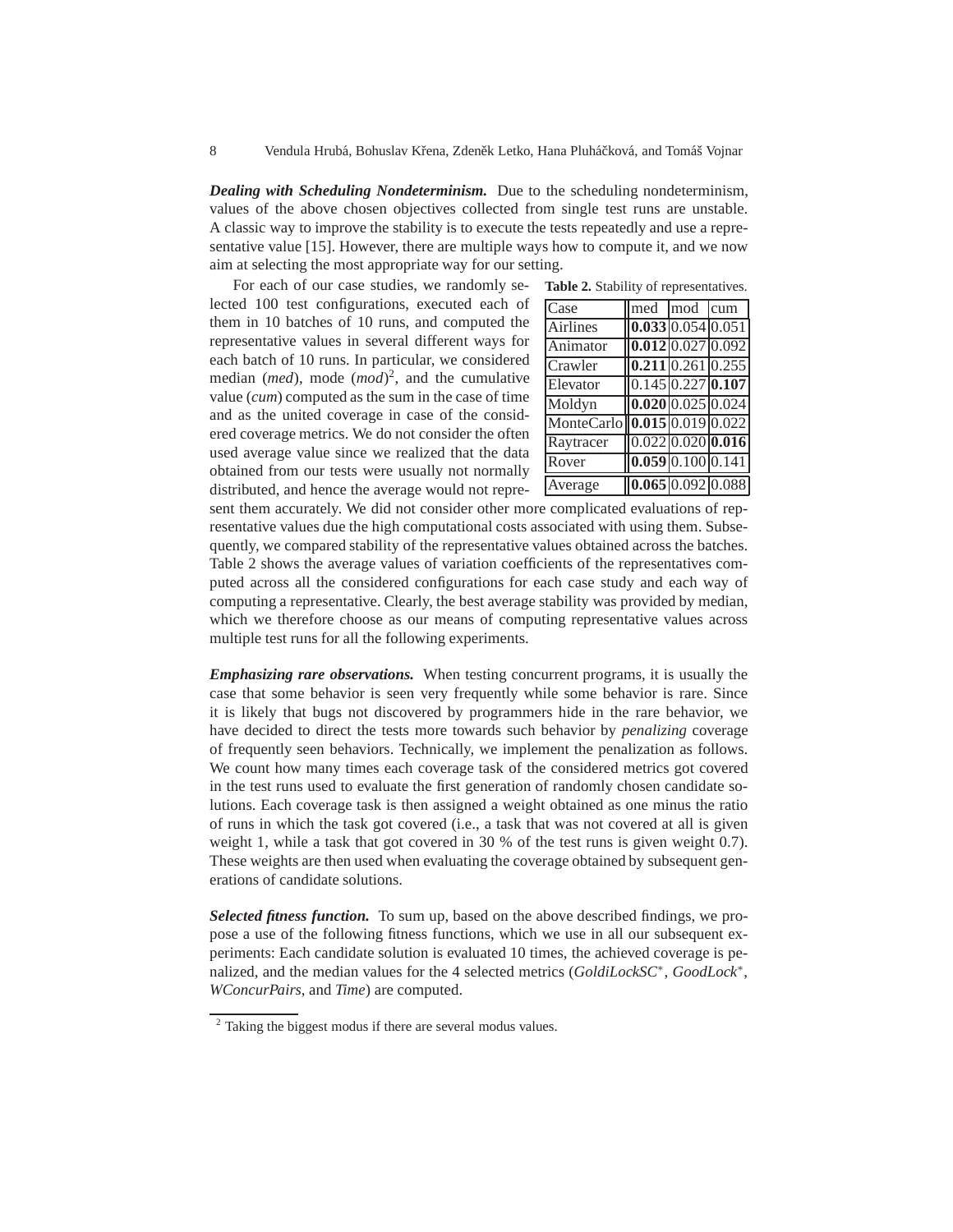#### **5 Selection of a Multi-objective Optimization Algorithm**

Another step needed to apply multi-objective optimization for solving the TNCS problem is to choose a suitable multi-objective optimization algorithm and its parameters. Hence, in this section, we first select one algorithm out of three well-known multiobjective optimization algorithms, namely, *SPEA*, *SPEA2*, and *NSGA-II* [7, 31]. Subsequently, we discuss a suitable setting of parameters of the selected algorithm.

The main role of the multi-objective algorithms is to classify candidate solutions into those worth and not worth further consideration. We aim at selecting one of the algorithms that is most likely to provide a satisfactory classification despite the obstacles that can be faced when solving the TNCS problem. As we have already discussed, these obstacles include the following: (a) Some objectives can sometimes be able to achieve only a *small number of distinct values* because the kind of concurrency-related behavior that they concentrate on does not show up in the given test case. (b) Some of the objectives can sometimes *correlate* as discussed in Section 4. (c) We are working with a *nondeterministic environment* where the evaluation of objectives is not stable. We have proposed ways of reducing the impact of these issues already in Section 4, but we now aim at a further improvement by a selection of a suitable MOGA.

In addition, we also consider the opposite of Issue (a), namely, the fact that some objectives can sometimes achieve rather *high numbers of values*. Dealing with high numbers of values is less problematic than the opposite (since a high number of objective values can be divided into a smaller number of fitness values but not vice versa), yet we would like to assure that the selected MOGA does indeed handle well the high numbers of values and classifies them into a reasonable number of fitness values.

We studied the ability of the considered algorithms to deal with correlation and low or high numbers of distinct objective values using four pairs of objectives. In these pairs, we used the *Avio*<sup>∗</sup> metric (based on the Avio atomicity violation detector [21]) and the *GoldiLockSC*<sup>∗</sup> metric, which we found to highly correlate with the correlation coefficient of 0.966 in the same kind of correlation experiments as those presented in Section 4 (i.e., they correlate much more than the objectives we have chosen into our fitness functions). As a representative of objectives that often achieve a small number of values, we included the number of detected errors (*Error*) into the experiments, and as a representative of those that can often achieve high values, we take the execution time (*Time*). We performed experiments with 40 different individuals (i.e., test and noise configurations) and evaluated each of them 11 times on the Crawler test case.

Table 3 shows into how many classes the obtained 440 results of the above experiments were classified by the considered algorithms when using four different pairs of objectives. We can see that the *SPEA* algorithm often classifies the results into

**Table 3.** Pairs of objectives and their evaluation by multiobjective optimization algorithms.

| Pair of objectives                    | <b>SPEA</b> | SPEA <sub>2</sub> | $NSGA$ - $II$ |
|---------------------------------------|-------------|-------------------|---------------|
| $(Avio^*, GoldiLockSC^*)$             |             | 366               | 106           |
| (Time, Error)                         |             | 437               | 386           |
| $\vert (Error, GoldilLockSC^*) \vert$ | 8           | 240               | 199           |
| $(Time, GoldiLockSC^*)$               | 30          | 410               | 38            |

a very low number of classes while *SPEA2* into a large number of classes, which is close to the number of evaluations. *NSGA-II* stays in all cases in between of the extremes, and we therefore consider it to provide the best results for our needs.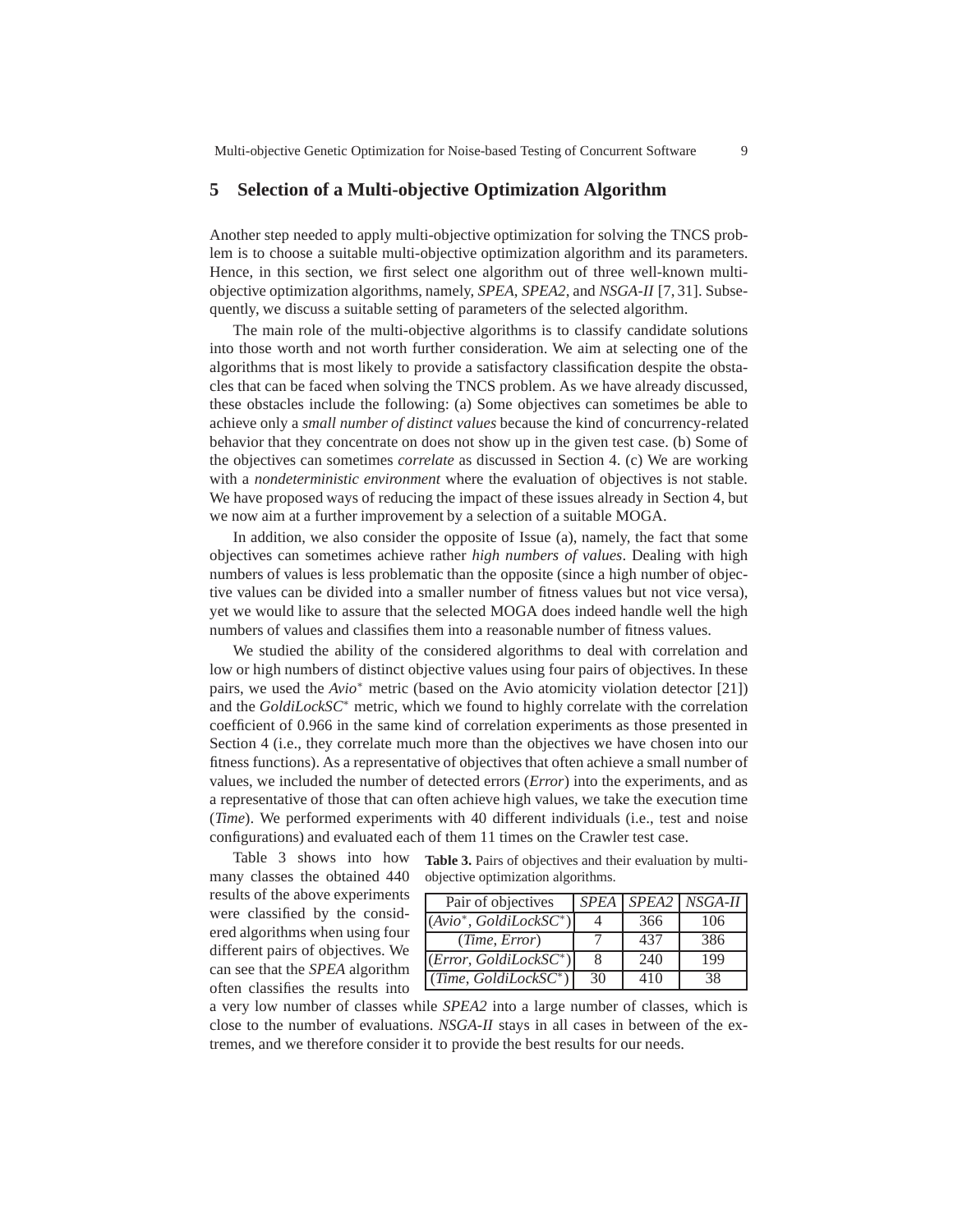Next, we discuss our choice of suitable values of parameters of the selected MOGA, such as the size of population, number of generations, as well as the selection, crossover, and mutation operators to be used. Our choice is based on the experience with a SOGAbased approach presented in [13] as well as on a set of experiments with *NSGA-II* in our environment. In particular, we experimented with population sizes and the number of generations such that the number of individual evaluations in one experiment remained constant (in particular, 2000 evaluations of individuals per experiment<sup>3</sup>). Therefore, for populations of size 20, 40, and 100, we used sizes of 100, 50, and 20 generations, respectively. Next, we studied the influence of three different crossover operators available in the ECJ toolkit [29] (called *one*, *two* and *any*) and three different probabilities of mutation (0.01, 0.1 and 0.5). As the selection operator, we used the mating scheme selection algorithm instead of the fitness-based tournament or proportional selection which are commonly used in single-objective optimization but provide worse results or are not applicable in multi-objective optimization [14]. We fixed the size of the archive to the size of the population.

In total, we experimented with 27 different settings of the chosen MOGA (3 sizes of population, 3 crossover operators, and 3 mutation probabilities). For each setting, we performed 10 executions of the MOGA process which differ only in the initial random seed values (i.e., only in the individuals generated in the first generation) on the Airlines, Animator, and Crawler test cases. In general, we did not see big differences in the results obtained with different sizes of populations. On the other hand, low probabilities of mutation (0.01 and 0.1) often led to degeneration of the population within a few generations and to low achieved fitness in the last generation. A high mutation set to 0.5 did not suffer from this problem. Further, the *any* crossover operator provided considerably lower values of fitness values in the last generation, while there were no significant differences among the *one* and *two* crossover operators.

Based on these experiments, we decided to work with 50 generations and 20 individuals in a population (i.e., compared with the above experiments, we decrease the number of generations for the given number of individuals since at the beginning the number of coverage tasks grew up, but after the 50th generation there was not much change). In the breeding process, we use the mating scheme algorithm as the selection operator with the recommended parameters  $\alpha = 5$ ,  $\beta = 3$ ; and we use the crossover operator denoted as *two* in ECJ, which takes two selected individuals (integer vectors), divides them into 3 parts at random places, and generates a new candidate solution as the composition of randomly chosen 1st, 2nd, and 3rd part of parents. Finally, to implement mutation, we use an operator that randomly selects an element in the vector of a candidate solution and sets it to a random value within its allowed range with probability 0.5. The resulting agile exploration is compensated by the *NSGA-II* archive, and so the search does not loose promising candidate solutions despite the high mutation rate.

## **6 Experimental Evaluation**

In this section, four experimental comparisons of the proposed MOGA-based approach with the random approach and a SOGA-based approach are presented. First, we show

<sup>&</sup>lt;sup>3</sup> We used 2000 evaluations because after the 2000 evaluations, saturation used to happen.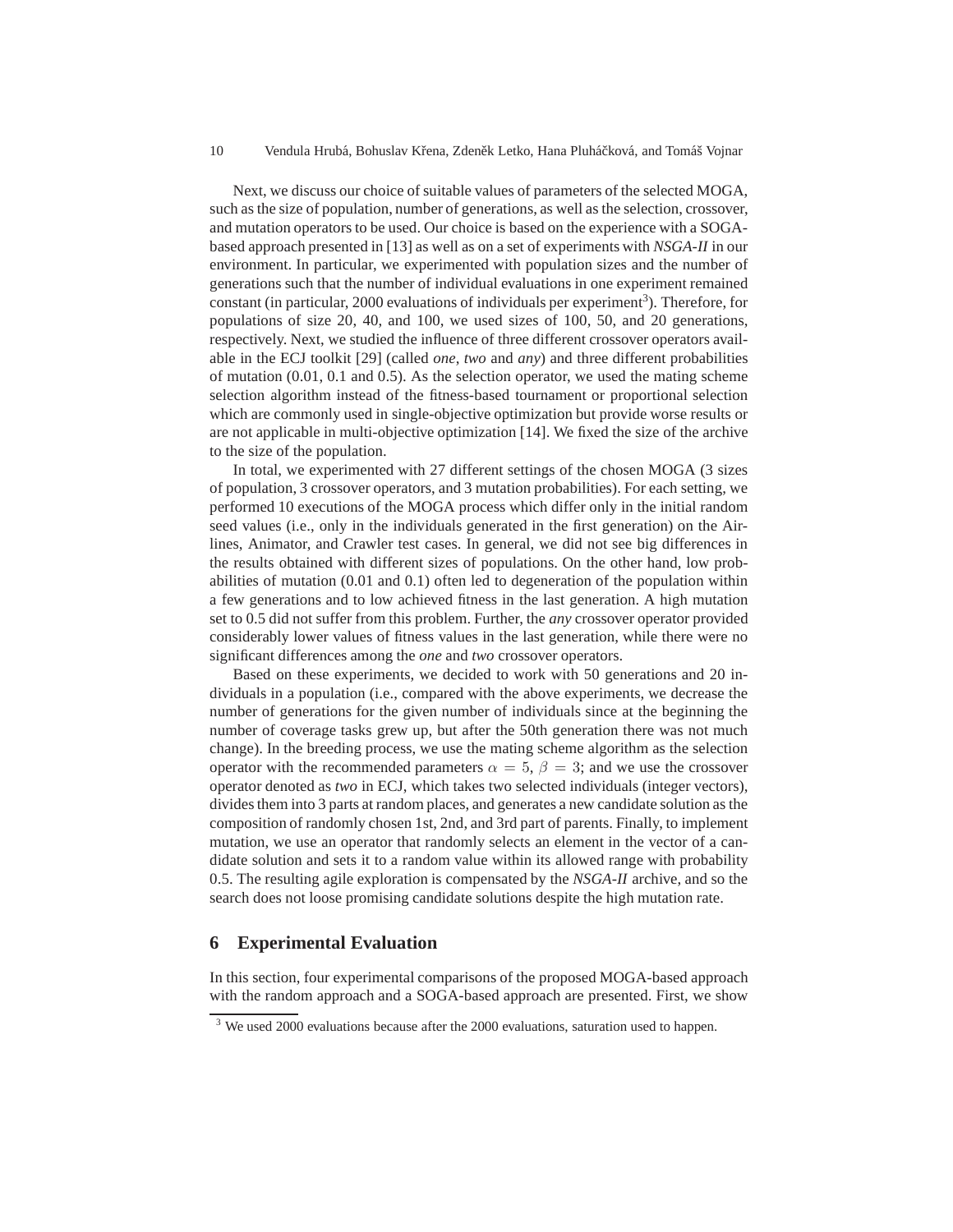that our MOGA-based approach does not suffer from degeneration of the search process identified in the SOGA-based approach in [13]. Then, we show that the proposed penalization does indeed lead to a higher coverage of uncommon behavior. Finally, we focus on a comparison of the MOGA, SOGA, and random approaches with respect to their efficiency and stability. All results presented here were gathered from testing of the 8 test cases introduced in Section 3.

In the experiments, we use the following parameters of the SOGA-based approach taken from [13]: size of population 20, number of generations 50, two different selection operators (tournament among 4 individuals and fitness proportional<sup>4</sup>), the *any-point* crossover with probability 0.25, a low mutation probability (0.01), and two elites (that is 10 % of the population). However, to make the comparison more fair, we build the fitness function of the SOGA-based approach from the objectives selected above<sup>5</sup>:

$$
\frac{WConcurPairs}{WConcurPairs_{max}} + \frac{GoodLock^*}{GoodLock^*_{max}} + \frac{GoldiLockSC^*}{GoldiLockSC^*_{max}} + \frac{time_{max} - time}{time_{max}}
$$

Here, the maximal values of objectives were estimated as 1.5 times the maximal accumulated numbers we got in 10 executions of the particular test cases. As proposed in [13], the the SOGA-based approach uses cumulation of results obtained from multiple test runs without any penalization of frequent behaviors.

All results presented in this section were tested by the statistical t-test with the significance level  $\alpha = 0.05$ , which tells one whether the achieved results for Random, MOGA, and SOGA are significantly different. In a vast majority of the cases, the test confirmed a statistically significant difference among the approaches.

*Degeneration of the Search Process.* Degeneration, i.e., lack of variability in population, is a common problem of population-based search algorithms. Figure 1 shows average variability of the MOGA-based and SOGA-based approaches computed from the search processes on the 8 considered test cases. The x-axis represents generations, and the yaxis shows numbers of distinct individuals in the generations (max. 20). The higher value the search process achieves the higher variability and therefore low degeneration was achieved. The graph



**Fig. 1.** Degeneration of the MOGA-based and SOGA-based search processes.

clearly shows that our MOGA-based approach does not suffer from the degeneration problem unlike the SOGA-based approach.

<sup>4</sup> Experiments presented in [13] showed that using these two selection operators is beneficial. Therefore, we used them again. On the other hand, for MOGA, the mating schema provides better results.

 $<sup>5</sup>$  In the experiments performed in [13], the fitness function was sensitive on weight. Therefore,</sup> we remove the weight from our new fitness function for SOGA.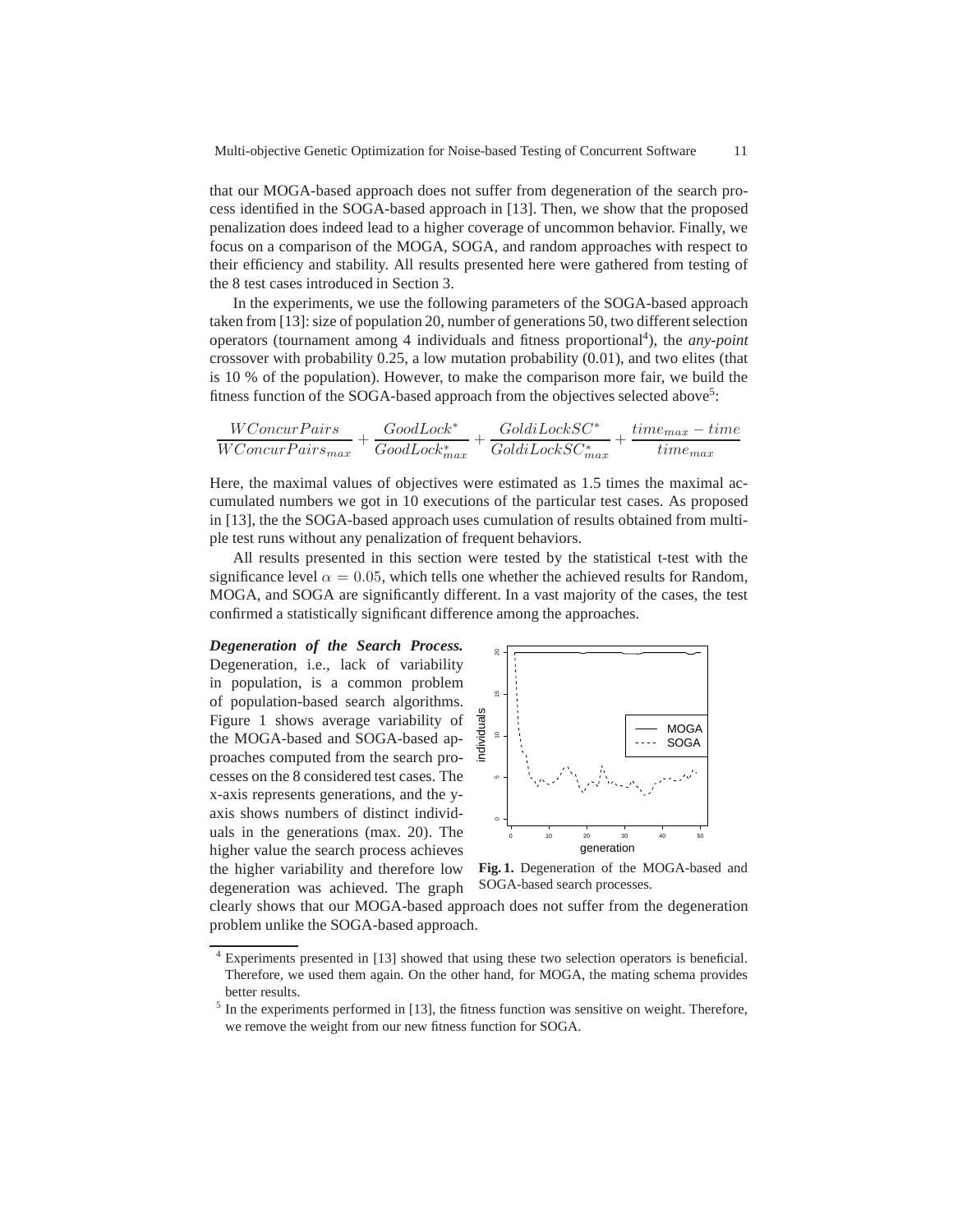Degeneration of the SOGA-based approach, and subsequently, its tendency to get caught in a local maximum (often optimizing strongly towards a highly positive value of a single objective, e.g., minimum test time but almost no coverage) can in theory be resolved by increasing the amount of randomness in the approach, but then it basically shifts towards random testing. An interesting observation (probably leading to the good results presented in [13]) is that even a degenerated population can provide a high coverage if the repeatedly generated candidate solutions suffer from low stability, which allows them to test different behaviors in different executions.

above proposed penalization scheme is to increase the number of tested uncommon behaviors. An illustration of the fact that this goal has indeed been achieved is provided in Table 4. The table in particular compares results collected from 10 runs of the final generations of 20 individuals obtained through the MOGA-based and SOGA-based approaches with results obtained from 200 randomly generated individuals. Each value in the table gives the average percentage of uncommon be-

**Effect of Penalization.** The goal of the Table 4. Impact of the penalization built into the MOGA approach.

| <b>Test</b>     |                    |       | <b>MOGA SOGA Random</b> |
|-----------------|--------------------|-------|-------------------------|
| <b>Airlines</b> | 59.66              | 60.61 | $\overline{19.14}$      |
| Animator        | 70.1               | 74.31 | 44.73                   |
| Crawler         | 70.73              | 66.32 | 61.19                   |
| Elevator        | 89.26              | 83.96 | 65.69                   |
| Moldy           | $\overline{68.32}$ | 44.25 | 39.73                   |
| Montecarlo      | 40.13              | 54.52 | 28.25                   |
| Raytracer       | 73.08              | 60.49 | 54.68                   |
| Rover           | 53.87              | 41.45 | 30.62                   |
| Average         | 65.52              | 60.73 | 43.00                   |

haviors spot by less than 50 % of candidate solutions, i.e., by less than 10 individuals. Number 60 therefore means that, on average, the collected coverage consists of 40 % of behaviors that occur often (i.e., in more than 50 % of the runs) while 60 % are rare.

In most of the cases, if some approach achieved the highest percentage of uncommon behaviors under one of the coverage metrics, it achieved the highest numbers under the other metrics as well. Table 4 clearly shows that our MOGAbased approach is able to provide a higher coverage of uncommon behaviors (where errors are more likely to be hidden) than the other considered approaches.

*Efficiency of the Testing.* Next, we focus on the efficiency of the generated test settings, i.e., on their ability to provide a high coverage in a short time. We again consider 10 testing runs of the 20 individuals from the last generations of the MOGAbased and SOGA-based approaches

| <b>rapic 3:</b> Emergine y or the considered approaches. |           |       |       |                          |  |
|----------------------------------------------------------|-----------|-------|-------|--------------------------|--|
| Case                                                     |           |       |       | Metrics MOGA SOGA Random |  |
| Airlines                                                 | C/Time    | 0.06  | 0.06  | 0.04                     |  |
|                                                          | S/Time    | 3.73  | 3.29  | 2.98                     |  |
| Animator                                                 | $C/T$ ime | 0.07  | 0.29  | 0.19                     |  |
|                                                          | S/Time    | 0.33  | 1.01  | 0.65                     |  |
| Crawler                                                  | C/Time    | 0.21  | 0.22  | 0.12                     |  |
|                                                          | S/Time    | 4.15  | 3.84  | 2.05                     |  |
| Elevator                                                 | $C/T$ ime | 0.03  | 0.04  | 0.02                     |  |
|                                                          | S/Time    | 2.69  | 3.64  | 1.28                     |  |
| Moldy                                                    | $C/T$ ime | 0.01  | 0.01  | 0.01                     |  |
|                                                          | S/Time    | 11.73 | 16.83 | 2.56                     |  |
| Montecarlo                                               | $C/T$ ime | 0.01  | 0.01  | 0.01                     |  |
|                                                          | S/Time    | 9.52  | 9.66  | 0.01                     |  |
| Raytracer                                                | $C/T$ ime | 0.01  | 0.01  | 0.01                     |  |
|                                                          | S/Time    | 7.16  | 5.13  | 0.69                     |  |
| Rover                                                    | $C/T$ ime | 0.11  | 0.10  | 0.08                     |  |
|                                                          | S/Time    | 5.17  | 2.49  | 2.18                     |  |
| Avg. impr.                                               |           | 2.01  | 2.11  |                          |  |

**Table 5.** Efficiency of the considered approaches.

and 200 test runs under random generated test and noise settings. Table 5 compares the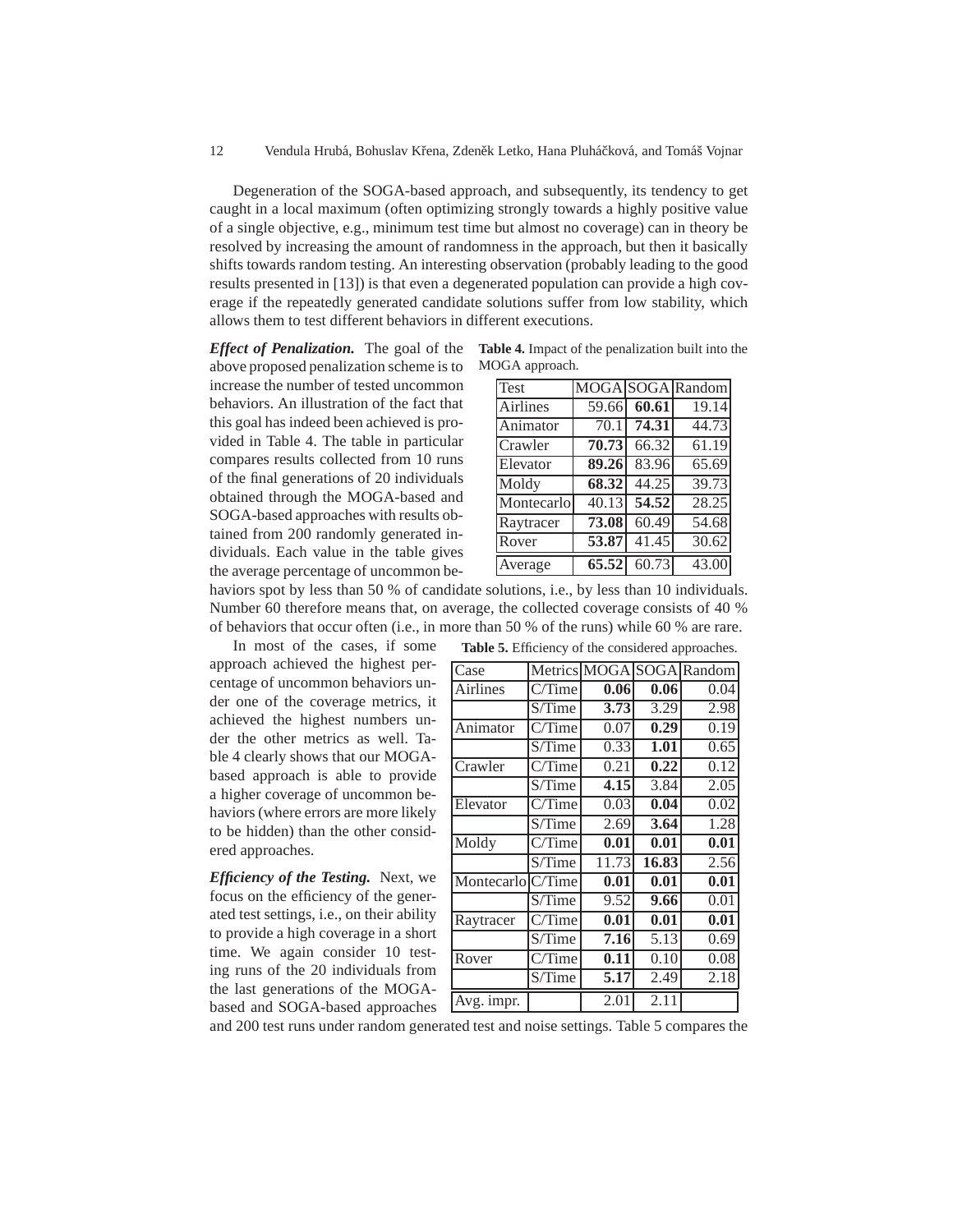efficiency of these tests. In order to express the efficiency, we use two metrics. Namely, *C/Time* shows how many coverage tasks of the *GoldiLockcSC*<sup>∗</sup> and *GoodLock*<sup>∗</sup> metrics got covered on average per time unit (milisecond). Next, *S/Time* indicates how many coverage tasks of the general purpose *WConcurPairs* coverage metric got covered on average per a time unit. Higher values in the table therefore represent higher average efficiency of the testing runs under the test settings obtained in one the considered ways. The last row gives the average improvement (*Avg. impr.*) of the genetic approaches against random testing. We can see that both genetic approaches are significantly better than the random approach. In some cases, the MOGA-based approach got better evaluated while SOGA won in some other cases. Note, however, that as shown in the previous paragraph, the MOGA-based approach is more likely to cover rare tasks, and so even if it covers a comparable number of tasks with the SOGA-based approach, it is still likely to be more advantageous from the practical point of view.

*Stability of Testing.* Finally, we show that candidate solutions found by our MOGAbased approach provide more stable results than the SOGA-based and random approaches. In particular, for the MOGA-based and SOGA-based approaches, Table 6 gives the average values of variation coefficients of the coverage under each of the three considered coverage criteria for each of the 20 candidate solutions from the last obtained generations across 10 test runs. For the case of random testing, the variation coefficients were

|  |  | <b>Table 6.</b> Stability of testing. |
|--|--|---------------------------------------|
|--|--|---------------------------------------|

| Case            |                   |                   | MOGA SOGA Random |
|-----------------|-------------------|-------------------|------------------|
| <b>Airlines</b> | 0.06              | 0.17              | 0.29             |
| Animator        | 0.02              | 0.11              | 0.12             |
| Crawler         | 0.38              | 0.38              | 0.26             |
| Elevator        | 0.50              | 0.48              | 0.58             |
| Moldyn          | 0.11              | 0.20              | 0.70             |
| Montecarlo      | 0.13              | $\overline{0.11}$ | 0.89             |
| Raytracer       | $\overline{0.16}$ | 0.46              | 0.76             |
| Rover           | $\overline{0.08}$ | 0.10              | 0.32             |
| Average         | 0.18              | 0.25              | 0.49             |

calculated from 200 runs generated randomly. The last row of the table shows the average variation coefficient across all the case studies. The table clearly shows that our MOGA-based approach provides more stable results when compared to the other approaches.

#### **7 Threats to Validity**

Any attempt to compare different approaches faces a number of challenges because it is important to ensure that the comparison is as fair as possible. The first issue to address is that of the *internal validity*, i.e., whether there has been a bias in the experimental design or stochastic behavior of the meta-heuristic search algorithms that could affect the obtained results. In order to deal with this issue, Section 5 provides a brief discussion and experimental evidence that supports the choice of the NSGA-II MOGA algorithm out of the three considered algorithms. In order to address the problem of setting the various parameters of meta-heuristic algorithms, a number of experiments was conducted to choose configurations that provide good results in the given context. Similarly, our choice of suitable objectives was done based on observations from previous experimentation [18]. Care was taken to ensure that all approaches are evaluated in the same environment.

Another issue to address is that of the *external validity*, i.e., whether there has been a bias caused by external entities such as the selected case studies (i.e., programs to be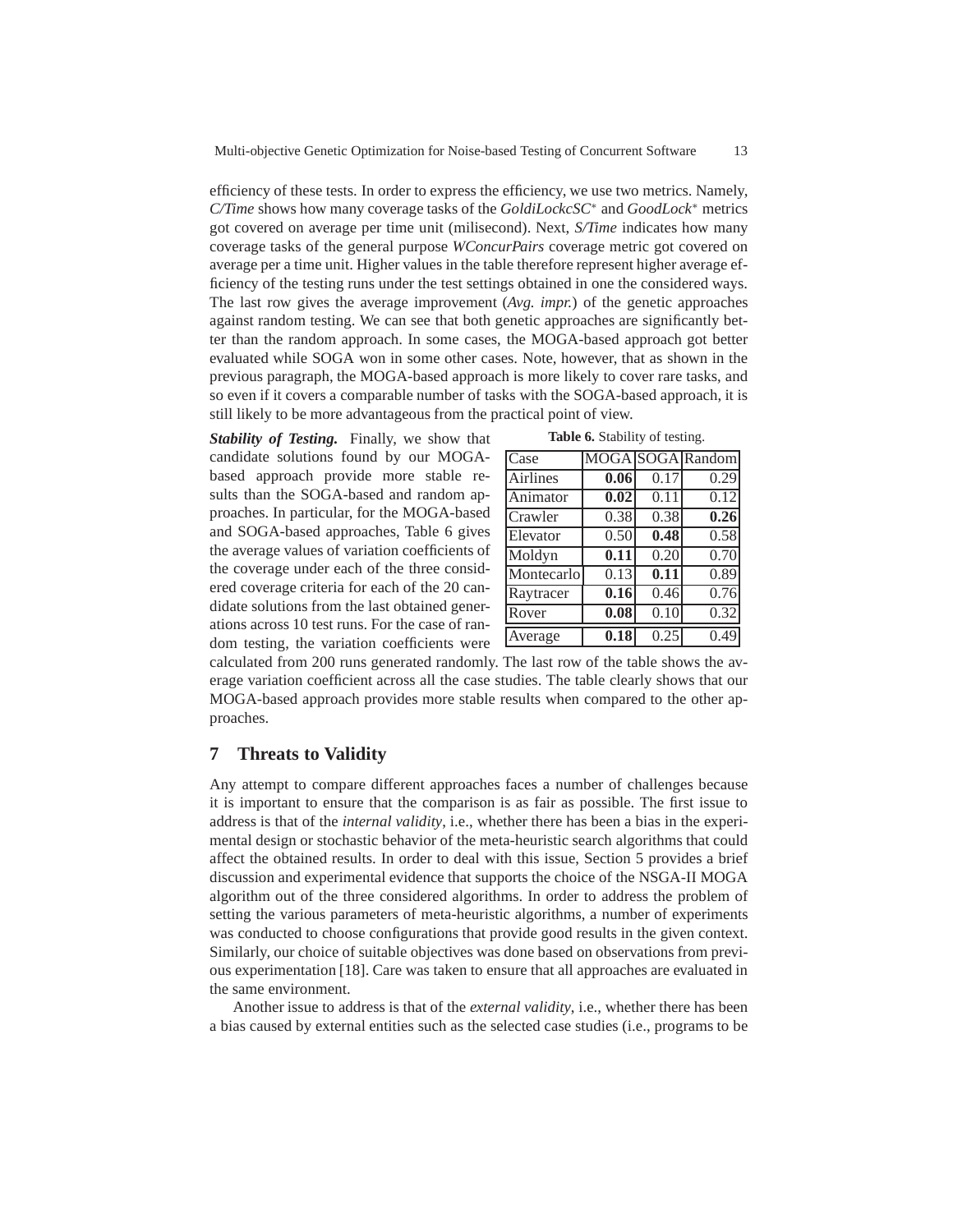tested in our case) used in the empirical study. The diverse nature of programs makes it impossible to sample a sufficiently large set of programs. The chosen programs contain a variety of synchronization constructs and concurrency-related errors that are common in practice, but they represent a small set of real-life programs only. The studied execution traces conform to real unit and/or integration tests. As with many other empirical experiments in software engineering, further experiments are needed in order to confirm the results presented here.

#### **8 Conclusions and Future Work**

In this paper, we proposed an application of multi-objective genetic optimization for finding good settings of tests and noise. We discussed a selection of suitable objectives taking into account their usefulness for efficiently finding concurrency-related errors as well as their properties important for the process of genetic optimization (numbers of distinct values, correlation) as well as for stability. We also proposed a way how to emphasize uncommon behaviors in which so-far undiscovered bugs are more likely to be hidden. Further, we compared suitability of three popular multi-objective genetic algorithms for our purposes, which showed that the NSGA-II algorithm provides the best ability to classify candidate solutions in our setting. Finally, we demonstrated on a set of experiments with 8 case studies that our approach does not suffer from the degeneration problem, it emphasizes uncommon behaviors, and generates settings of tests and noise that improve the efficiency and stability of the testing process.

As a part of our future work, we plan to further improve the efficiency and stability of the generated test and noise settings. For this purpose, we would like to exploit the recently published results [10] indicating that searching for a test suite provides better results than searching for a set of the best individuals.

*Acknowledgement.* We thank Shmuel Ur and Zeev Volkovich for many valuable comments on the work presented in this paper. The work was supported by the Czech Ministry of Education under the Kontakt II project LH13265, the EU/Czech IT4Innovations Centre of Excellence project CZ.1.05/1.1.00/02.0070, and the internal BUT projects FIT-S-12-1 and FIT-S-14-2486. Z. Letko was funded through the EU/Czech Interdisciplinary Excellence Research Teams Establishment project (CZ.1.07/2.3.00/30.0005).

#### **References**

- 1. E. Alba and F. Chicano. Finding Safety Errors with ACO. In *Proc. of GECCO'07*, ACM, 2007.
- 2. N. Ayewah, W. Pugh, J. D. Morgenthaler, J. Penix, and Y. Zhou. Using FindBugs on Production Software. In *Proc. of OOPSLA'07*, ACM, 2007.
- 3. S. Bensalem and K. Havelund. Dynamic Deadlock Analysis of Multi-threaded Programs. In *Proc. of PADTAD'05*, LNCS 3875, Springer-Verlag, 2005.
- 4. A. Bron, E. Farchi, Y. Magid, Y. Nir, and S. Ur. Applications of Synchronization Coverage. In *Proc. of PPoPP'05*, ACM, 2005.
- 5. H. Chockler, E. Farchi, B. Godlin, and S. Novikov. Cross-entropy Based Testing. In *Proc. of FMCAD '07*, IEEE, 2007.
- 6. E. Clarke, O. Grumberg, and D. Peled. *Model Checking*. MIT Press, 1999.
- 7. K. Deb. *Multi-Objective Optimization Using Evolutionary Algorithms*. Wiley paperback series. Wiley, 2009.